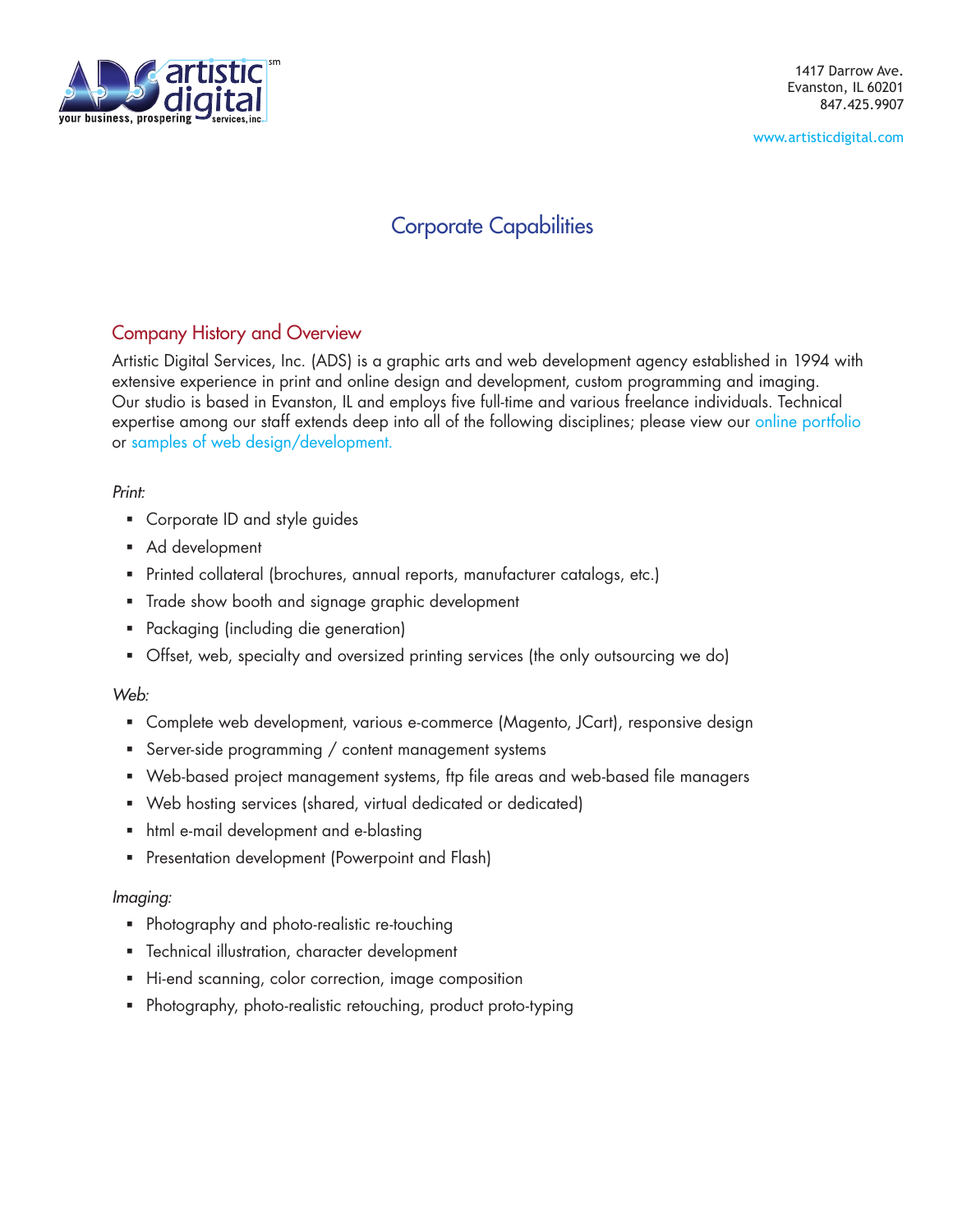## Client List

| Major clients include:         |                            |                               |
|--------------------------------|----------------------------|-------------------------------|
| Sears                          | <b>Precious Moments</b>    | 7-Eleven                      |
| The Bradford Exchange          | Levi's                     | <b>Blackhawk Technologies</b> |
| <b>Wilton Industries</b>       | The Alter Group            | Duxler Complete Auto Care     |
| Van Kampen                     | Cole Parmer                | <b>ZS Associates</b>          |
| R.R. Donnely                   | American Tool              | Asahi-Kasai                   |
| Griffith Labs                  | <b>ACCO Brands</b>         | Uncle Dan's Clothier          |
| Wisdom Adhesives               | Ryobi                      | Cutting Tool Engineering      |
| Ibbotson                       | DBR Chamber of Comm.       | Coyote Logistics              |
| <b>Elite Printer Solutions</b> | <b>Danaco Solutions</b>    | Leo Burnett                   |
| The Rigby Group                | Award Emblem Manufacturing | Seven Bridges Golf Club       |
| Echo Manufacturing             | United Way                 | <b>Aquafine Corporation</b>   |

Contact names and phone numbers can be supplied on request.

## Print

### *Design and Development*

Hard work and passion reveal how, at it's core, great design catches an eye and conveys an idea in one pass. Focused art with key messaging can motivate; it's in the angle, where subtlety can persuade or strength can convince.

- From an initial interview, our design direction targets your preferences while taking into consideration your market and users.
- Clean, contemporary designs and new bindery and vehicle consideration help position your brand
- **Product, facility or staff photography can be provided by our staff**
- Streamlining files for output providing optimal quality of image and file formats to suit the selected vendor. Pre-flighting is done in-house.
- **Illustration (technical and stylized) and composite imagery are fortés**
- We create hi-impact, rich-media Powerpoint or Flash presentations
- 20+ years of experience and a comprehensive vendor pool

## Web

Online marketing is vigorous. Fresh content, responsive design and social media integration are satisfying the instant gratification demand in today's market. If you're not addressing these online, your competition may be... and they're only a search away for your next potential client.

- Increased web traffic with content updates (via web-based client admin.) and through SEO/SEM to increase your web footprint and help your site work for you.
- Well-considered sitemaps that facilitate ease of use and modular construction
- **Extremely wide breadth of services and product offerings**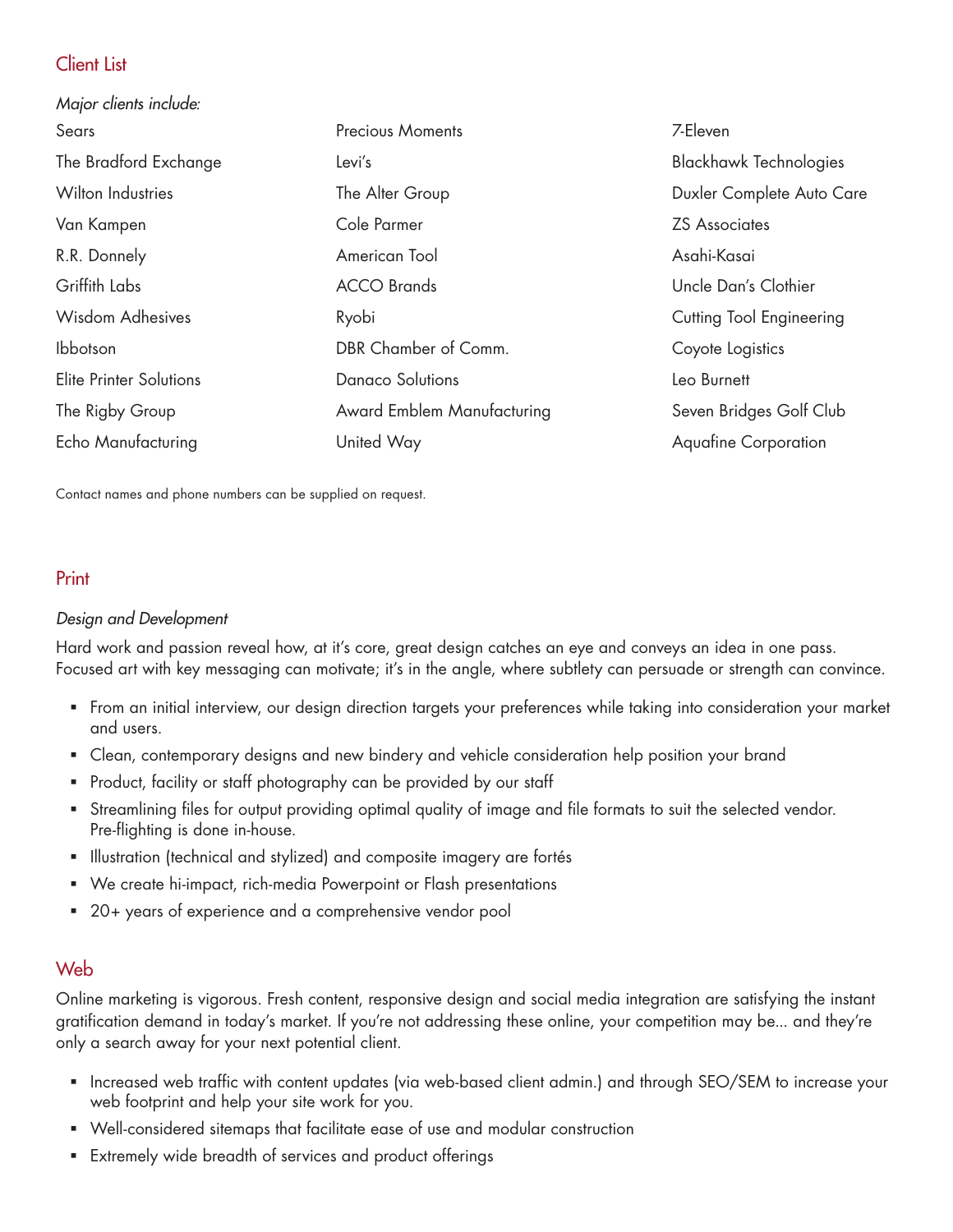- Cross-browser, cross-platform functionality for uniform user experience with consideration of load times
- In-house technical support—we own, maintain and operate our own servers and manage email
- Ability to address technical issues inherent with the building of large projects

See ex[amples of ADS web design/development](http://www.artisticdigital.com/webPortfolio.php?albumid=15)

## Data Center

Our servers are located in a highly secure, state-of-the-art facility with an extremely stable, multi-homed network of Tier-1 providers. It offers redundant networking and power, VESDA fire suppression, and redundant Leibert HVAC's.

Multi-homed, redundant fiber connections and peering with major providers ensure you're connected and that data takes the quickest, most efficient routes. Maintenance and support contracts with all vendors, along with third party consultants, ensure constant uptime and availability.

#### *Power*

Uninterrupted power solutions provide constant power to our hardware. A Mitsubishi UPS battery system (a room full) takes over instantly while a diesel generator starts up in the event of power grid loss.

#### *Security*

Multi-layer security control procedures staffed 24/7, proximity card readers, and IP video monitoring ensure that our hardware is untouched. Public access is not available unless personally escorted by facility staff or authorized ISP's

#### *Fire*

Fire Suppression and VESDA smoke detection, double-action dry-pipe fire suppression

#### *Cooling*

Leibert HVAC redundant architecture with overhead air distribution makes sure that our equipment operates at optimum temperatures.

#### *Backup*

We currently utilize a complete 1-week cycle of backups, updated nightly as well as CDP R1 "Complete Server" backup; complete snapshots with ALL files for a complete restore. We understand the critical nature of data so we frequently test our backup servers. All our servers run on RAID-0 with mirrored drives. In the case of a hard drive fault, your data is safe and secure on other drives.

### **Hosting**

#### *Managed Dedicated Servers*

From a single web server to a comprehensive multi-server solution, dedicated server hosting gives you the hardware and management services you require with the most advanced security and speed available.

#### *Managed Virtual Dedicated Servers*

All the power of a dedicated server at a significantly reduced cost. We use the latest in ESX technology to provide our customers with a proven, reliable, and feature-rich platform to deploy from.

#### *Managed Shared Hosting*

Shared Unix Web Hosting is an economical, flexible Web solution for both individuals and small- to medium-sized businesses looking to establish an online presence. Using web-based controls, we are able to offer feature-rich hosting packages economically.